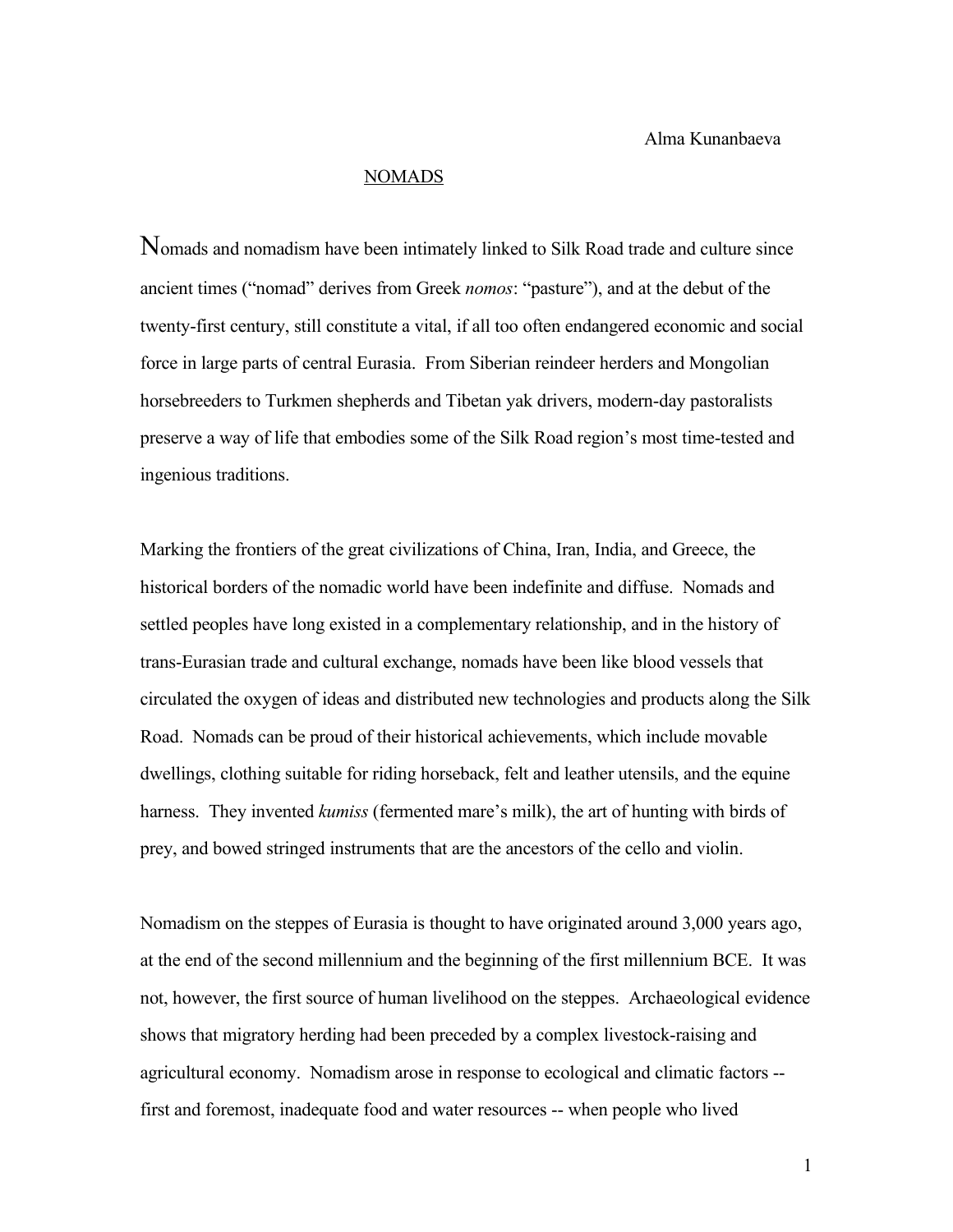predominantly by hunting first began to migrate in pursuit of the animals they hunted, following the seasonal migrations of wild mammals in Eurasia's arid steppe zone. In turn, selective breeding created an ecological niche that favored domesticated animals over their wild counterparts.

Present-day nomadic groups – Buryats, Kalmyks, Kazakhs, Kyrgyz, Mongols, Turkmens, Yakuts, to name a few – practice diverse types of stockbreeding and patterns of migration, belong to different religions, and speak many languages. At root, however, they represent two distinct linguistic groups, Turkic and Mongolian, and this binary distinction resonates in other aspects of nomadic culture. For example, the dwellings of Turkic nomads have spherical roofs while those of Mongolian groups have conic roofs. Turkic nomads orient the entrance of their dwelling to the east while among Mongolians, the entrance always faces south. Turkic nomads wear soft footwear, drink transparent tea, and slaughter sheep in a way that drains away the blood; Mongolian nomads wear hard footwear, drink tea mixed with milk, butter, salt, and flour, and slaughter sheep so as preserve the blood (which is made into blood sausage).

Nomad civilization has its own laws governing the organization of time and space, and nomads follow very sensitively the cycles of nature. In the words of one song, they are in continual pursuit of eternal spring. The primacy of movement serves as the basis of the nomads' entire worldview. For them, everything that is alive is in movement, and everything that moves is alive: the sun and moon, water and wind, birds, and animals.

The low fertility of the soil does not allow nomads and their herds to stay in a single area for a long time. Overgrazing can have dire results – at the extreme, removing pasturage from economic use for a period of years. In order to maximize the yield of a pasturage, nomads have to be able to judge on which exact day to drive their herds from one pasture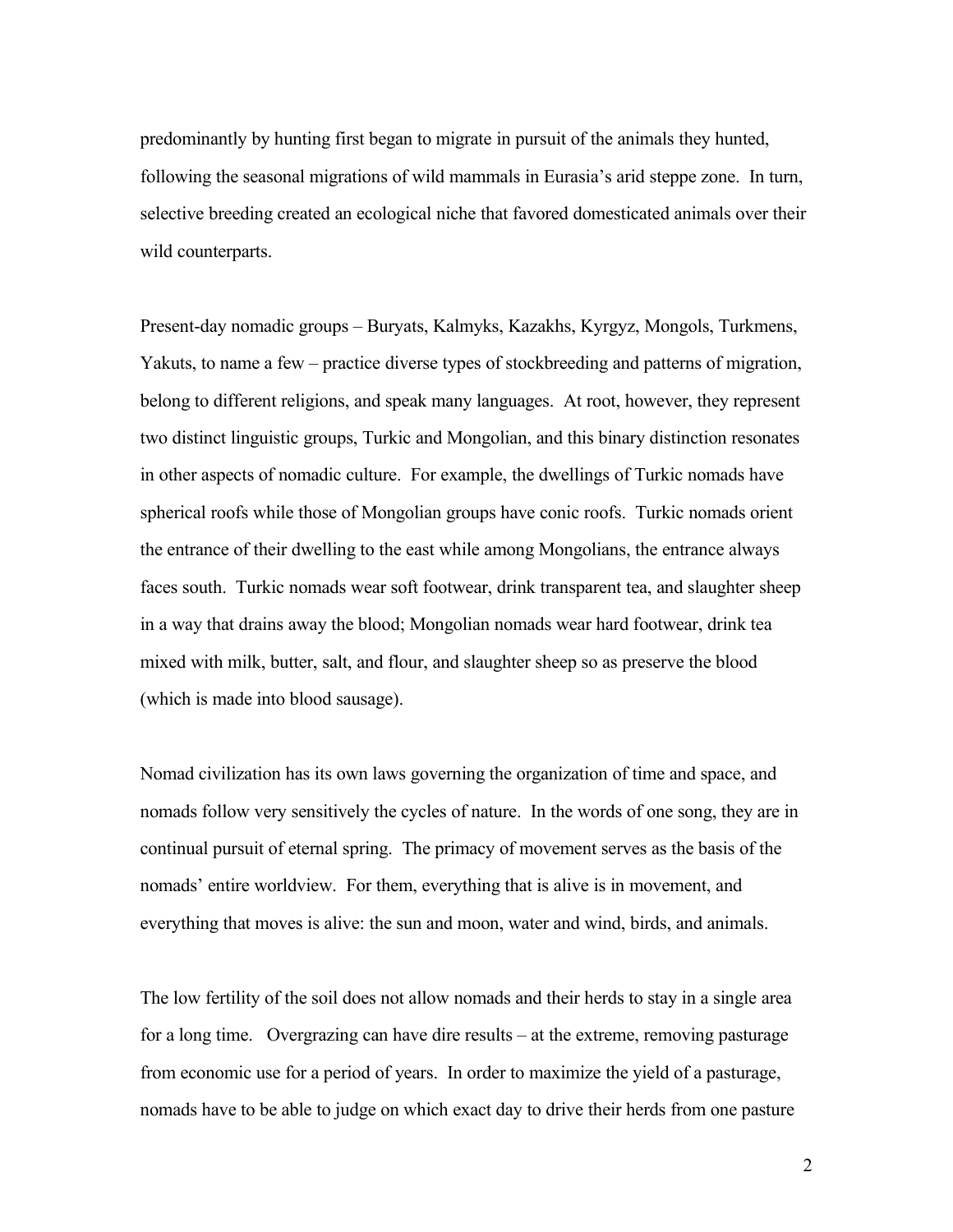to the next, leaving the abandoned area to rejuvenate over the course of a year. Migration with livestock is an unavoidable fact of survival, and during the process of natural and forced selection, sheep, goats, cattle, camels, and horses have been selected for their suitability for lengthy migrations. Indeed, the symbol of nomadism is the horse, whose praise is sung in songs, epic tales, and stories. The winged flying horse, called by various names, e.g., *Tulpar, Jonon Khar*, like Pegasus of the ancient Greeks, is a beloved character of legends and a source of poetic inspiration.

At the earliest signs of spring, nomads drive their cattle to spring pastures where the animals give birth to their young, sheep have their spring dip, and are shorn. Spring is a time of hope and the beginning of the new cycle of life marked by the observance of the New Year, called *Nawruz* among the Turks and *Tsagan Sara* (lit. "white sacred month") among the Mongols. Without lingering long, nomads drive their animals on to summer pastures, where the happiest time of the nomadic year begins. Summer is a time of fattening for the animals characterized by an abundance of food, games and holidays for the young, and meetings with relatives as different migratory paths criss-cross. At the same time there are preparations for the hard winter ahead: sewing clothes, weaving rugs, beating felt. With the onset of the first cool days, nomads undertake their migration to fall pastures where they carry out the fall shearing of sheep and camels, the preparation of milk and meat for the winter, and the return to winter quarters.

This nomadic cycle, renewed from year to year, is not exactly the same each year, for the seasons themselves are not the same from one year to the next. Yet what remains constant for the nomad is the sensation of a natural rhythm of movement, stable forms of social organization, and abiding relationships among people. Success in nomadic life depends on mastery of a vast body of collective knowledge amassed over centuries. This knowledge,

3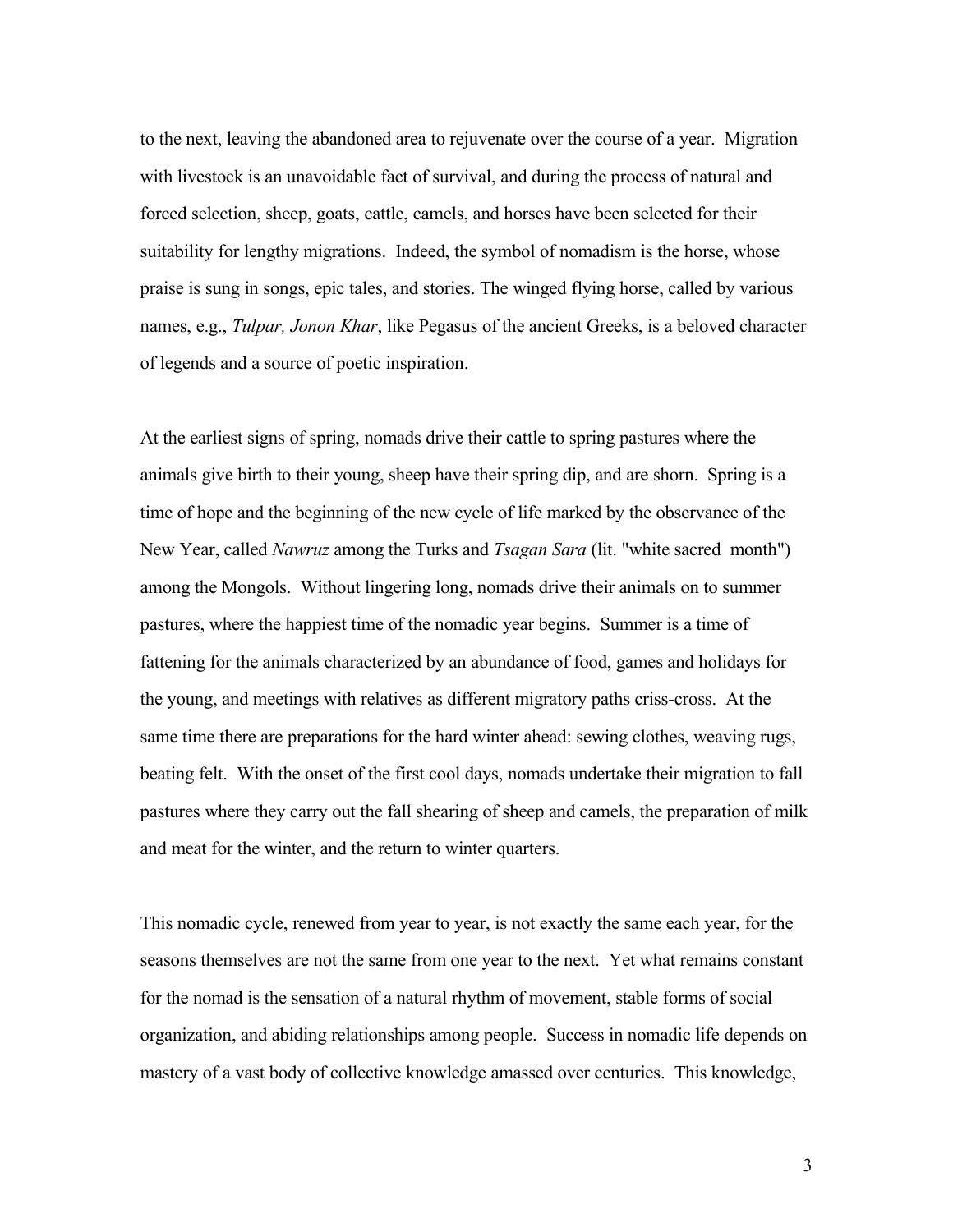passed on from father to son and mother to daughter, embraces an entire complex of tradecraft, domestic know-how, and moral norms.

A nomad's memory preserves thousands of sounds, colors and smells: the smell of smoke rising from the hearth of a yurt and flatbread frying in fat; felt and fluffy hides warming in the cold night; steppe grasses and flowers in the spring, especially wild tulips and irises; the bitter dust of fall and the fresh snow of winter. Those smells bring back memories of places where the senses received their first lessons in the never-ending variety of life.

Nomadism would be impossible without transportable dwellings, and among Eurasian nomads, evidence of such dwellings comes from ancient times. Describing the campaign of the Scythians against the Persian armies of Darius in the fifth century BCE, the Greek historian Herodotus mentions felt dwellings on carts. Herodotus's observation is echoed in the description of "felt Turkic carts" by Friar William of Rubruck, who as the envoy of Louis IX of France, traveled the Eurasian steppes in 1252-1254 on his voyage to Karakorum, then the capital of the Mongol empire. The carts that carried such felt homes were 30 feet wide and pulled by 33 pairs of oxen. While probably quite comfortable, such structures were cumbersome to transport, and could only be moved at a glacially slow pace.

The yurt is the universal dwelling of nomads in central Eurasia, and represents a unique achievement of human genius. As the name of a kind of dwelling, "yurt" entered general usage from Russian. In Central Asia itself "yurt" is a polysemous word that can mean "community," "family," "relatives," "people," "land," or "countryside." Turkic-speaking nomads call their dwellings *kiyiz üy:* "felt home." Mongolian speakers use the term *ger.*

For nomads, the yurt is rich in symbolism that represents both the macrocosmic and microcosmic world. Under the endless hemisphere of the sky, called *Tengri,* which is also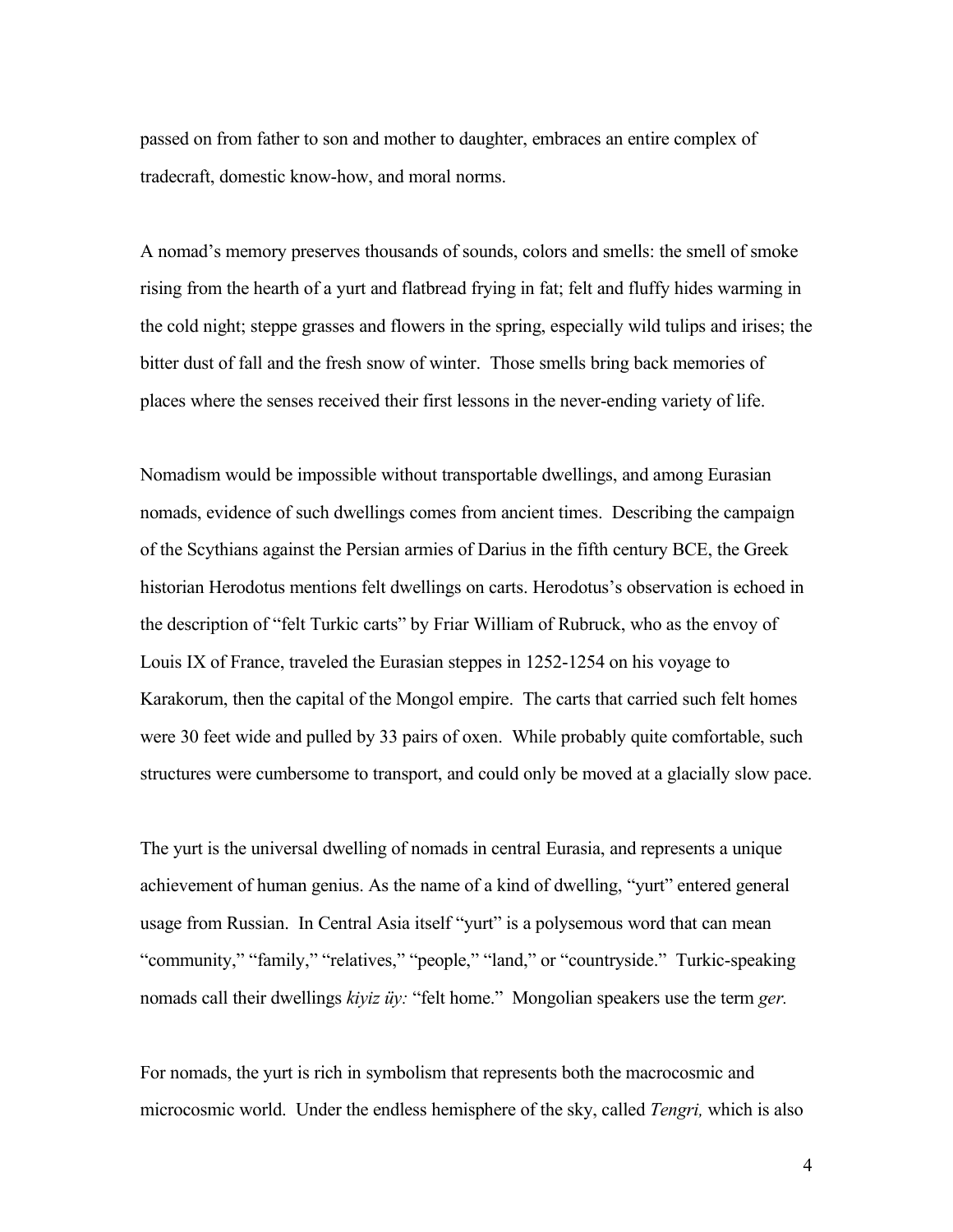the name of God among nomadic animists, the yurt duplicates this hemisphere with the round opening of the smoke hole symbolizing the sun. Set on the emerald green grass of a mountains slope, covered with white felt and richly ornamented, the yurt suggests a bird alighting on the slope to rest. At first glance quite simple, the yurt is at the heart of the traditional nomadic world view. It provides a model and symbol of humanity and the universe, and is the key to understanding nomadic civilization.

 *Only one who, after a long journey on a windy, gray winter evening has stepped into a warm, bright, spacious, radiantly colored yurt*

 *Only one who, melting from the smoldering intensity of noon heat in summer when everything is silent and even time seems to stand still, enters the dry semi-darkness of a yurt*

 *Only one who, after quickly washing up, falls onto the cool surface of a yurt's silken comforters and buries her head in an aromatic bowl of astringent, frothy cold kumiss*

 *Only one who has awakened in the early morning from the joyous sensation of warm sunlight on her face and, shivering from the morning chill, emerges into the blooming steppe to meet the sun*

 *Only such a person can appreciate the yurt in its full range and depth.*

Putting together a yurt is a magical act that for nomads represents the original creation: the transformation of Chaos into the Cosmos, Disorder into Order. Conversely, dismantling the yurt creates a reverse transformation. Each step in erecting a yurt has a symbolic meaning of which participants in the process are keenly aware. Moreover, the yurt has been anthropomorphized so that its parts are described by the same words used to name parts of the human body. For example, the center of the yurt where the hearth is located is known as the "navel"; walls are "thighs"; the interior of the lattice frame is the "womb"; the roof is called "shoulders;" the opening in the smoke hole is an "eye"; the wooden frame is called "bones" or "skeleton," and the felt covering is "clothing." Herders say that each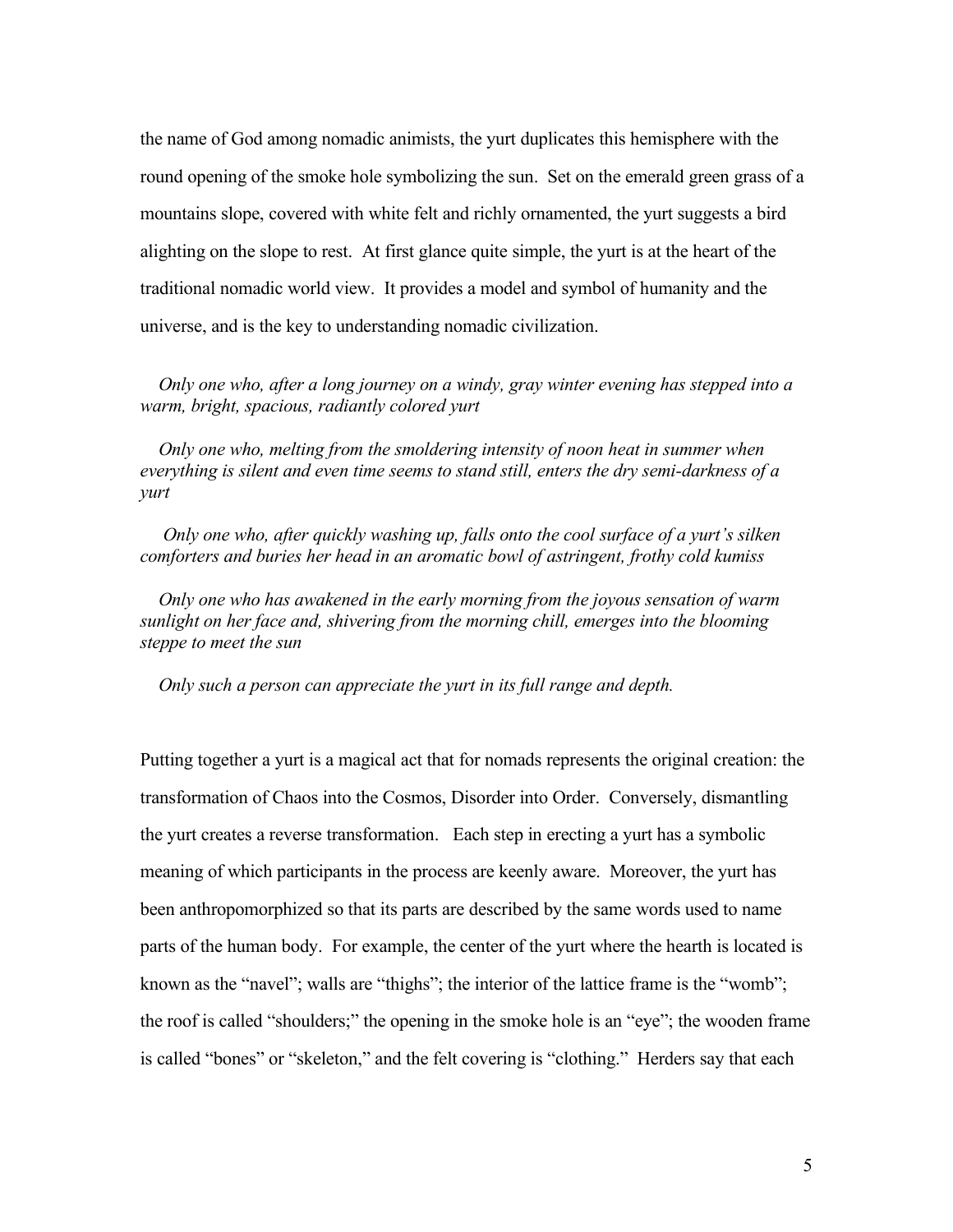yurt has its own spirit, which is why guests bow their heads and pronounce greetings when entering a yurt, even if no one is home.

The inside of a yurt has a sacred character and is also imbued with its own symbolism. The spot opposite the entrance is the place of honor and is reserved for people who are closer to the Upper World by virtue of their social status, age, or artistic gifts. At the same time, this seat provides a vantage point from which the occupant can view the entire yurt, with men conventionally seated on the right side and women, on the left. The spot close to the door is for people considered to be closest to the Lower World, for example, the poor and the sick.

The center or "navel" of the yurt is the place of the hearth, which should never be crossed, even when no fire is burning. Violating this taboo may even be dangerous, as it can evoke retribution from the spirits. The hearth is a sacred territory, the place of fire over which the worldly axis passes as it unites the Upper, Middle, and Lower worlds. It is along this axis that life itself rotates, and in particular, the life of the inhabitants of the felt dwelling.

In their traditional daily lives, nomads do not know an unadorned space. All of their surroundings, beginning with the internal appointments of the yurt, are adorned or ornamented by their own skilled hands. To "ornament" is to domesticate, to turn an object into a part of one's own cultural universe. Thus everything that is locally produced, from simple household necessities like drinking vessels and blankets to specially crafted items like horse harnesses and jewelry, represents an inviolable link between art and life. Moreover, ornaments serve not simply as decoration, but comprise a special language that is essential knowledge for an understanding of nomadic arts.

From a tactile point of view, all the objects used by nomads in their daily lives exemplify the qualities of dryness and warmth. Leather is warm and dry, as are rugs, textiles, and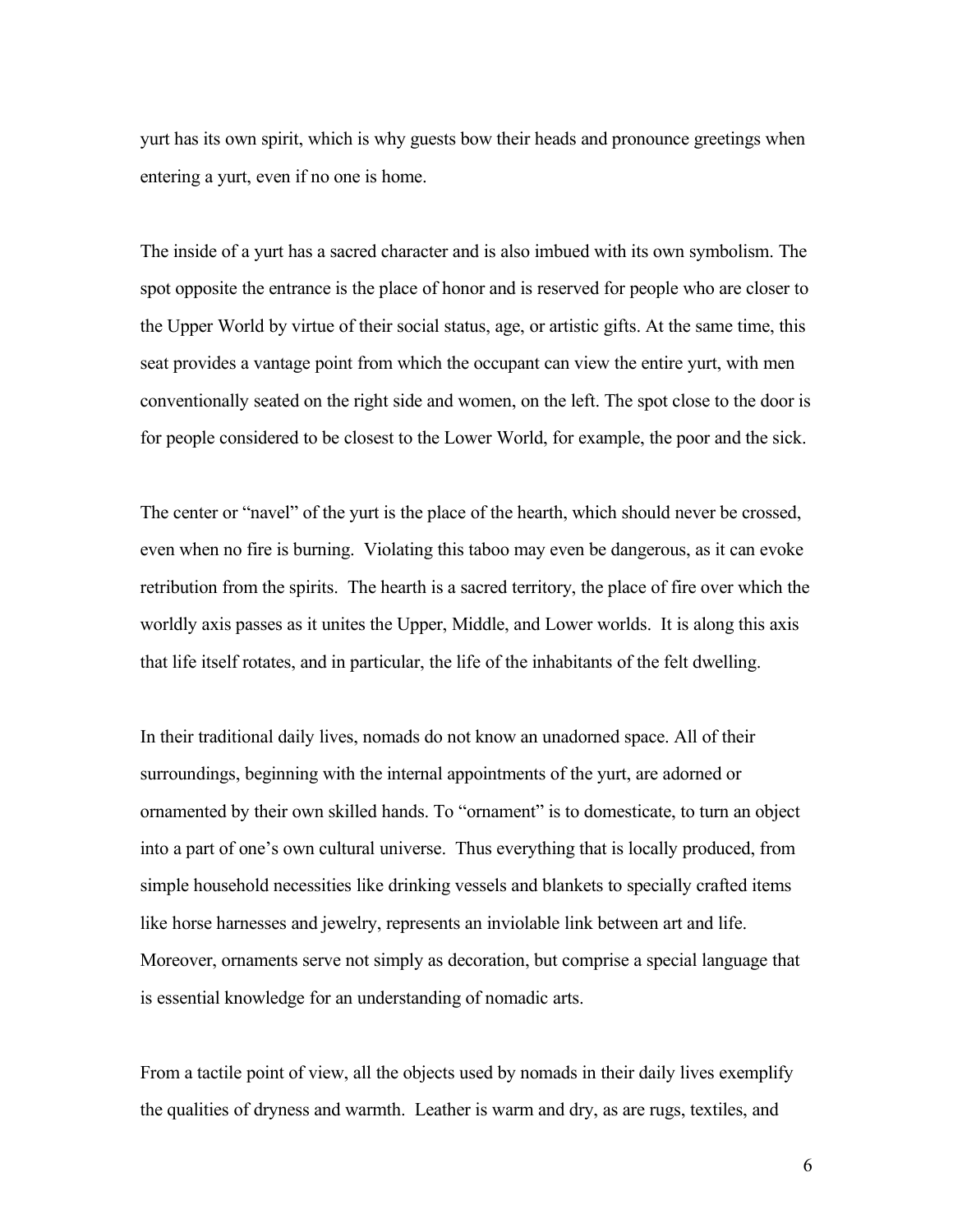wood that have been worked. But the warmest of all is felt. One might even ask through what magical process felt preserves its warmth for what seems like thousands of years. A well-dressed felt withstands the merciless ravages of time and provides a link between the nomadic past and nomadic present.

The yurt is not just a place of residence, but a home full of life -- a place of daily work and rest, of festivities and holidays, of socializing and taking meals. The nomadic diet is high in protein, and consists mostly of meat and milk products. Such food provides the energy people need to engage in hard physical labor and symbolizes not only physical, but spiritual survival. The daily meal, with its symphony of tastes, customs, and rituals played and replayed in the life of every nomad since childhood, serves as a cornerstone of selfidentity, and the shared meal is in its turn at the very epicenter of traditional nomadic culture. The ritual of seating guests around the yurt neatly sums up the social and familial relations of people in any given group, demonstrating hierarchy and priorities.

Nomadic hospitality rituals are strongly regulated and provide an opportunity to exchange news and for guests – at the behest of their host -- to talk about themselves, their travels, and events in the place where they live. Genealogical ties between hosts and guests are thoroughly discussed, and elders recount historical legends and stories. Among the means of communication particular to life on the steppe is a unique form of transmitting information known as the "long ear": whatever is discussed around the *dastarqan* (tablecloth) can already be known the next day for hundreds of miles around. How, and by what means? Who knows!

Nomadic life is marked by eternal circles -- the circle of the sun, the open steppe, the circumference of the yurt, the horned circular scroll of ornaments, the life cycle of the *müshels* or "twelve-year animal cycle." The completion of one circle leads to the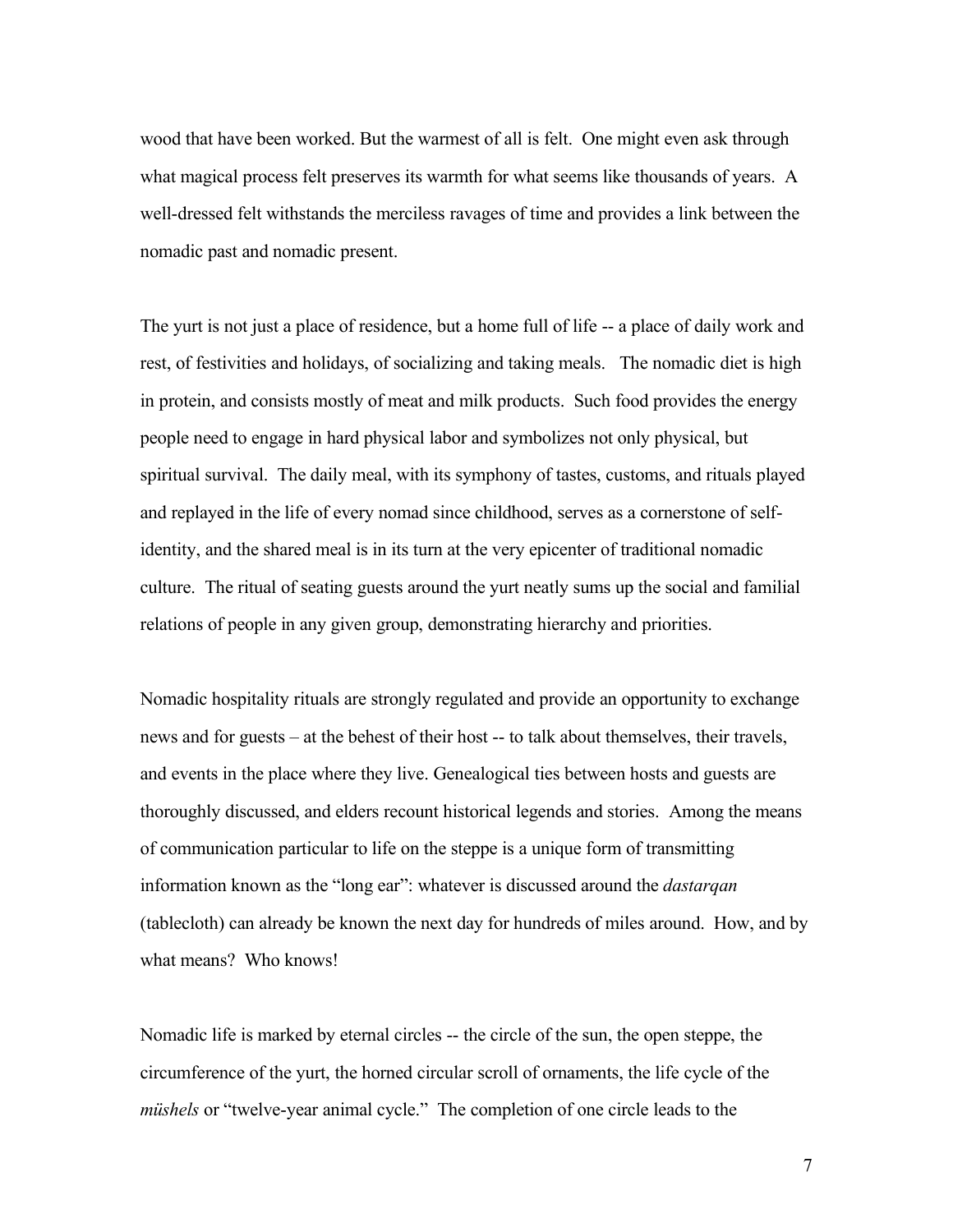beginning of the next, and each moment of transition is consciously and carefully marked by the appropriate customs, rituals, and holidays. One of the turning points is *Nawruz* (Persian: "New Day"), as it is known among Central Asian Turks, the beginning of the calendar year that occurs on the vernal equinox, March 21-22.

Preparations for *Nawruz* begin early: homes are cleaned, new clothes are sewn. On the eve of *Nawruz,* nomads light bonfires and jump over them, young people wander about with lighted torches, women gather to cook large pots of a soup called *sumelak* or *Nawruz kozhe* made of seven ingredients -- water, salt, meat, wheat, millet, rice, and milk. Stirring the soup, they sing special songs and pronounce blessings. With the sunrise, they sit down to the first meal of the New Year, and as they eat, wish one another a long life. Then they call upon relatives, who await them in their yurts with spreads of delicious food. The holiday continues with horse competitions. At meals, elders are offered a boiled sheep's head, there are songs, and bards engage in verbal dueling competitions. Meanwhile, young people play games like "White Bone," which consists of looking for a sheep's tibia bone that has been thrown into the open steppe -- into a magical night full of laughter and freedom under a spring sky filled with stars.

The holiday has provided a short but joyous respite on the path of life, and as it recedes into memory, a new morning arises in the endless steppe, signifying yet another beginning, another rebirth. It is a rebirth in which nomads believe wholeheartedly, a rebirth that carries them through snowstorms and intense heat, losses and disappointments, betrayals and challenges, and all the tests of fate that lead to the future.

## BIBLIOGRAPHY